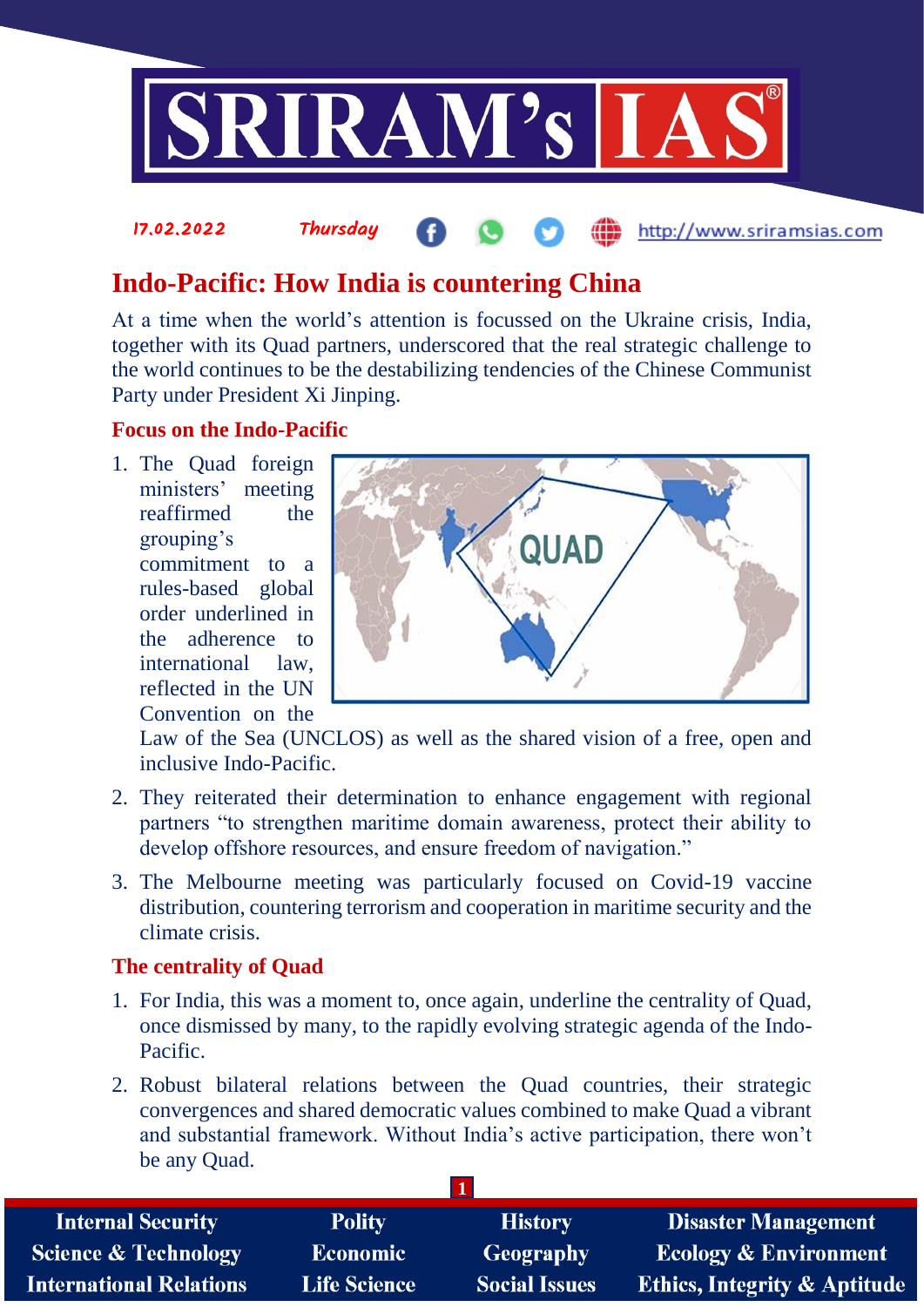

- 17.02.2022 Thursday the http://www.sriramsias.com
- 3. The remaining three nations the US, Japan and Australia are longstanding alliance partners in the traditional sense.
- 4. It is India's participation in the Quadrilateral framework that gives this platform a new identity, making it one of the most creative exercises in partnership-building in recent times.
- 5. It is not surprising that the White House views India as a driving force of Quad and an engine for regional growth.

#### **Retaining voice on key concerns:**

- 1. While trying to find ways to work with its partners as part of the Quad arrangement, India managed to retain its voice on matters which are critical to its larger interests.
- 2. On Myanmar, it conveyed a message that as an immediate neighbor, New Delhi's concerns and priorities will be different from those far away and so a policy of national sanctions would not be pursued despite the long-term objective of seeking a democratic transition.
- 3. In Ukraine too, there was a message that India values its ties with Russia and doesn't see the likelihood of an imminent conflict over Ukraine quite as strongly as the West.
- 4. All this reflects a genuine maturity in the way the Quad relationships are evolving, buttressing the already strong bilateral aspects of the ties.
- 5. In geography as big and diverse as the Indo-Pacific with hardly any institutional architecture, the platform of Quad opens up several opportunities for larger multilateral engagements, despite protestations from some quarters.

#### **The Philippines: A new partner in Indo-Pacific**

- 1. Jaishankar's visit to the Philippines from the Quad summit also showcased India's willingness to more proactively shape the strategic contours of the Indo-Pacific. This visit came days after Manila agreed to buy three batteries of the BrahMos cruise missile in a \$375-million deal from India.
- 2. These missiles, to be received by the Philippines Navy by the end of 2022, are being viewed as a major capability booster when the confrontation between Manila and Beijing is only intensifying.

| <b>Polity</b>       | <b>History</b>       | <b>Disaster Management</b>              |
|---------------------|----------------------|-----------------------------------------|
| <b>Economic</b>     | Geography            | <b>Ecology &amp; Environment</b>        |
| <b>Life Science</b> | <b>Social Issues</b> | <b>Ethics, Integrity &amp; Aptitude</b> |
|                     |                      |                                         |